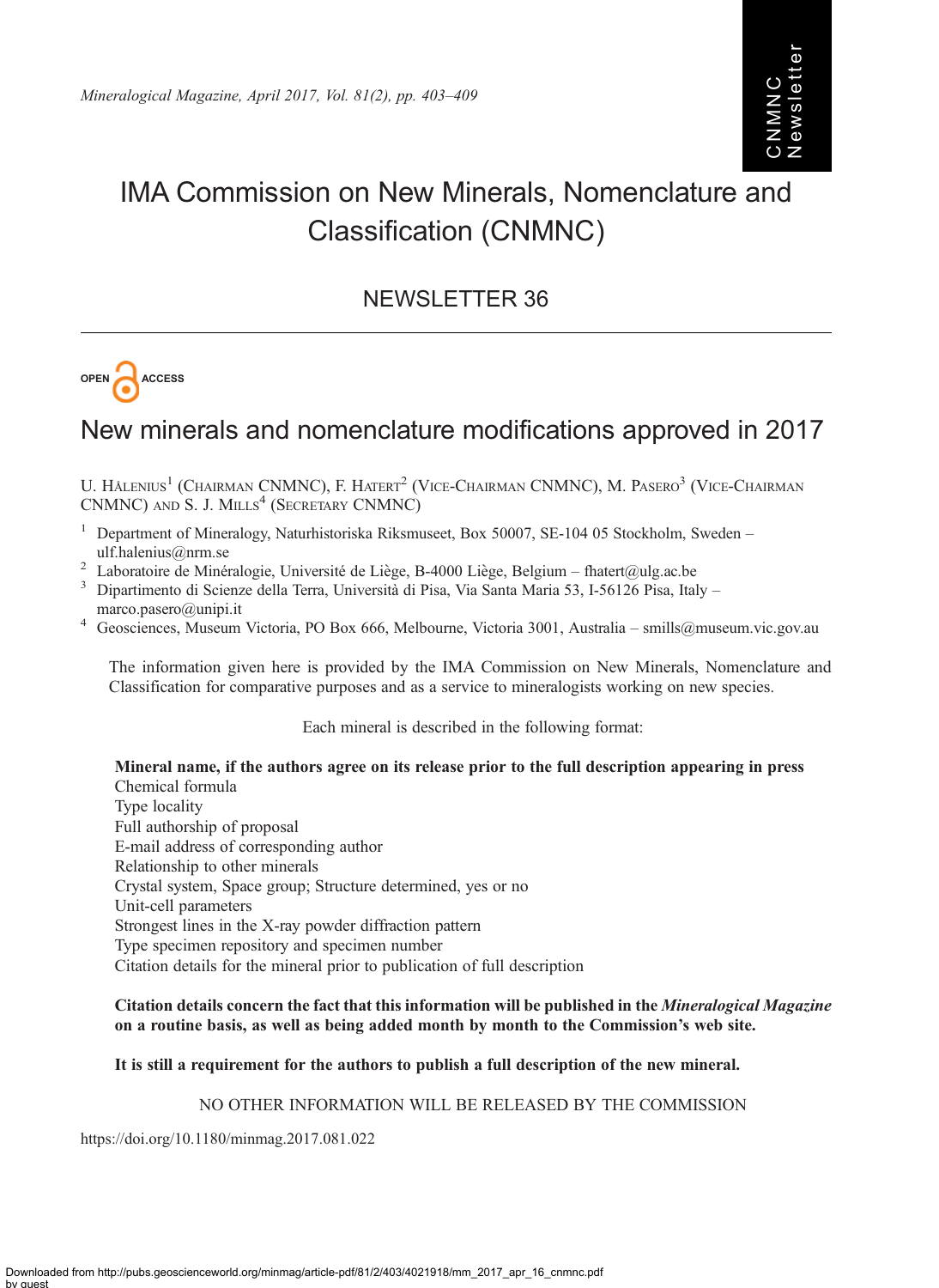

CNMNC Newsletter

> IMA No. 2016-095 Shinkolobweite  $Pb_{1,25}[U^{5+}(H_2O)_2(U^{6+}O_2)_5O_8(OH)_2](H_2O)_5$ Shinkolobwe mine, Katanga, Democratic Republic of Congo (11°2′54″S, 26°33′2″E) Travis A. Olds\*, Aaron J. Lussier, Allen G. Oliver, Václav Petříček, Jakub Plášil, Anthony R. Kampf, Peter C. Burns, Mateusz Dembowski, Shawn M. Carlson and Ian M. Steele \*E-mail: [tolds@nd.edu](mailto:tolds@nd.edu) New structure type Orthorhombic: superspace group Imm2(00g) (000); structure determined  $a = 11.9454(9)$ ,  $b = 14.309(1)$ ,  $c = 7.063(2)$  Å,  $q_1 = 0.3279 \cdot c^*$ 7.27(27), 3.614(15), 3.486(49), 3.149(100), 2.519(15), 2.031(15), 1.993(23), 1.771(16) Type material is deposited in the mineralogical collections of the Canadian Museum of Nature, Ottawa, Canada, catalogue number CMNMC 86897, and the Natural History Museum of Los Angeles County, Los Angeles, USA, catalogue

number 65618

How to cite: Olds, T.A., Lussier, A.J., Oliver, A. G., Petrí̌ček, V., Plášil, J., Kampf, A.R., Burns, P.C., Dembowski, M., Carlson, S.M. and Steele, I.M. (2017) Shinkolobweite, IMA 2016-095. CNMNC Newsletter No. 36, April 2017, page 404; Mineralogical Magazine, 81, 403–409.

#### IMA No. 2016-096

Tiberiobardiite  ${Cu_9Al[SiO_3(OH)]_2(OH)_{12}(H_2O)_6}{SO_4)}$  $\cdot$ 10H<sub>2</sub>O Cretaio, near Prata, Massa Marittima (GR), Tuscany, Italy (43°03′10″N, 10°58′40″E) Cristian Biagioni\*, Marco Pasero and Federica Zaccarini \*E-mail: [biagioni@dst.unipi.it](mailto:biagioni@dst.unipi.it) The Si analogue of chalcophyllite Trigonal:  $R\overline{3}$ ; structure determined  $a = 10.6860(4), c = 28.324(1)$  Å

9.4(s), 4.67(s), 2.68(w), 2.576(m), 2.330(m), 2.041(mw), 1.548(w), 1.528(w)

Type material is deposited in the mineralogical collections of the Museo di Storia Naturale, Università di Pisa, Via Roma 79, Calci (PI), Italy, catalogue number 19900

How to cite: Biagioni, C., Pasero, M. and Zaccarini, F. (2017) Tiberiobardiite, IMA 2016- 096. CNMNC Newsletter No. 36, April 2017, page 404; Mineralogical Magazine, 81, 403– 409.

#### IMA No. 2016-097

Hyršlite  $Pb_8As_{10}Sb_6S_{32}$ Uchucchacua deposit, Oyon district, Catajambo, Lima Department, Peru (10°37′ 23″S, 76°41′17″W) Frank N. Keutsch\*, Dan Topa and Emil Makovicky \*E-mail: [keutsch@seas.harvard.edu](mailto:keutsch@seas.harvard.edu) Sartorite homologous series Monoclinic:  $P2<sub>1</sub>$ ; structure determined  $a = 8.475(3)$ ,  $b = 7.917(3)$ ,  $c = 20.039(8)$  Å,  $\beta =$  $102.070(6)°$ 3.880(59), 3.512(100), 3.493(46), 3.488(47), 2.974(45), 2.968(47), 2,776(71), 2.773(70) Type material is deposited in the mineralogical collections of the Naturhistorisches Museum Wien, Austria, catalogue number O201 How to cite: Keutsch, F.N., Topa, D. and Makovicky, E. (2017) Hyršlite, IMA 2016-097. CNMNC Newsletter No. 36, April 2017, page 404; Mineralogical Magazine, 81, 403–409.

#### NEW MINERAL PROPOSALS APPROVED IN **MARCH 2017**

IMA No. 2016-098

Stracherite  $BaCa<sub>6</sub>(SiO<sub>4</sub>)<sub>2</sub>[(PO<sub>4</sub>)(CO<sub>3</sub>)]<sub>2</sub>F$ Hatrurim Complex, Negev Desert, near Arad city, Israel (31°13′58″N, 35°16′2″E) Evgeny V. Galuskin\*, Biljana Krüger, Irina O. Galuskina, Hannes Krüger, Yevgeny Vapnik, Anuschka Pauluhn and Vincent Olieric \*E-mail: [evgeny.galuskin@us.edu.pl](mailto:evgeny.galuskin@us.edu.pl) Isostructural with zadovite and aradite Trigonal:  $R\overline{3}m$ ; structure determined  $a = 7.0877(5), c = 25.201(2)$  Å 3.544(66), 3.265(39), 3.105(43), 3.047(82), 2.800(42), 2.709(100), 1.948(36), 1.772(54) Type material is deposited in the collections of the Fersman Mineralogical Museum, Leninskiy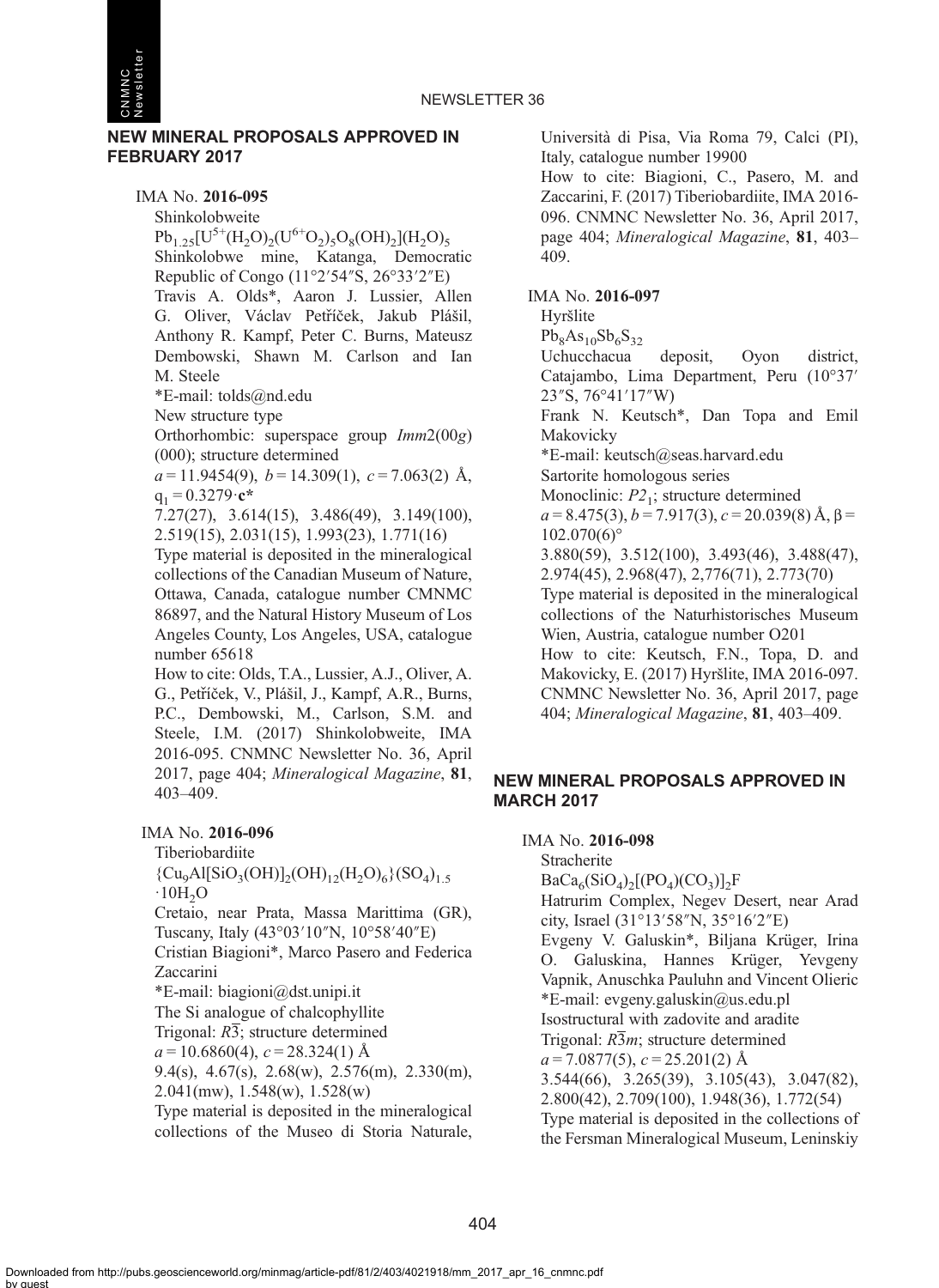pr., 18/к2, 115162 Moscow, Russia, catalogue numbers 4957/1

How to cite: Galuskin, E.V., Krüger, B., Galuskina, I.O., Krüger, H., Vapnik, Y., Pauluhn, A. and Olieric, V. (2017) Stracherite, IMA 2016-098. CNMNC Newsletter No. 36, April 2017, page 404; Mineralogical Magazine, 81, 403–409.

#### IMA No. 2016-099

Arsenmedaite

 $Mn_6^{2+}As^{5+}Si_5O_{18}(OH)$ 

Molinello, Graveglia Valley, Ne, Genova, Liguria, Italy (44°20′43″N, 9°27′32″E)

Cristian Biagioni\*, Donato Belmonte, Cristina Carbone, Roberto Cabella, Federica Zaccarini

and Corrado Balestra

\*E-mail: [cristian.biagioni@unipi.it](mailto:cristian.biagioni@unipi.it)

The As analogue of medaite

Monoclinic:  $P2<sub>1</sub>/n$ ; structure determined

 $a = 6.7099(3)$ ,  $b = 29.001(1)$ ,  $c = 7.5668(3)$  Å,  $β = 95.469(3)°$ 

4.777(58), 3.266(100), 3.159(72), 3.094(82), 2.963(83), 2.935(79), 2.788(68), 2.612(98)

Type material is deposited in the mineralogical collections of the Museo di Storia Naturale, Università di Pisa, Via Roma 79, Calci (Pisa), Italy, catalogue number 19901, and the Dipartimento di Scienze della Terra, dell'Ambiente e della Vita (DISTAV), Università di Genova, Corso Europa 26, Genova, Italy, catalogue number MO483

How to cite: Biagioni, C., Belmonte, D., Carbone, C., Cabella, R., Zaccarini, F. and Balestra, C. (2017) Arsenmedaite, IMA 2016- 099. CNMNC Newsletter No. 36, April 2017, page 405; Mineralogical Magazine, 81, 403– 409.

#### IMA No. 2016-100

Ariegilatite

 $BaCa<sub>12</sub>(SiO<sub>4</sub>)<sub>4</sub>(PO<sub>4</sub>)<sub>2</sub>F<sub>2</sub>O$ 

Hatrurim Complex, Negev Desert, near Arad city, Israel (31°13′58″N, 35°16′2″E)

Evgeny V. Galuskin\*, Biljana Krüger, Irina O. Galuskina, Hannes Krüger, Yevgeny Vapnik, Justyna A. Wojdyla and Mikhail Murashko

\*E-mail: [evgeny.galuskin@us.edu.pl](mailto:evgeny.galuskin@us.edu.pl) The P analogue of dargaite

Trigonal:  $R\overline{3}m$ ; structure determined

 $a = 7.1551(6)$ ,  $c = 41.303(3)$  Å

3.578(51), 3.437(45), 3.090(100), 2.822(82), 2.754(62), 2.743(51), 1.983(47), 1.789(92)

Type material is deposited in the collections of the Fersman Mineralogical Museum, Leninskiy pr., 18/к2, 115162 Moscow, Russia, catalogue numbers 4956/1

How to cite: Galuskin, E.V., Krüger, B., Galuskina, I.O., Krüger, H., Vapnik, Y., Wojdyla, J.A. and Murashko, M. (2017) Ariegilatite, IMA 2016-100. CNMNC Newsletter No. 36, April 2017, page 405; Mineralogical Magazine, 81, 403–409.

#### IMA No. 2016-101

Staročeskéite

 $Ag_{0.70}Pb_{1.60}(Bi_{1.35}Sb_{1.35})_{\Sigma2.70}S_{6}$ 

Staročeské Lode, Kutná Hora district, Central Bohemia, Czech Republic (49°58.47882′N, 15°16.15142′E)

Richard Pažout\* and Jiří Sejkora

\*E-mail: [richard.pazout@vscht.cz](mailto:richard.pazout@vscht.cz)

Lilianite group

Orthorhombic: Cmcm; structure determined  $a = 4.2539(8)$ ,  $b = 13.3094(8)$ ,  $c = 19.625(1)$  Å 3.746(33), 3.446(61), 3.382(100), 3.035(45),

2.932(80), 2.779(34), 2.127(29), 2.098(28)

Type material is deposited in the collections of the National Museum, Department of Mineralogy and Petrology, Cirkusová 1740, Praha 9, Czech Republic, catalogue number P1P 30/2016

How to cite: Pažout, R. and Sejkora, J. (2017) Staročeskéite, IMA 2016-101. CNMNC Newsletter No. 36, April 2017, page 405; Mineralogical Magazine, 81, 403–409.

#### IMA No. 2016-102

Giftgrubeite

 $CaMn_2Ca_2(AsO_4)_2(AsO_3OH)_2.4H_2O$ Giftgrube mine, St Jacques vein, Rauenthal, Sainte Marie-aux-Mines, Haut-Rhin, France Nicolas Meisser\*, Jakub Plášil, Thierry Brunsperger, Cédric Lheur and Radek Škoda \*E-mail: [nicolas.meisser@unil.ch](mailto:nicolas.meisser@unil.ch) Hureaulite group Monoclinic: C2/c; structure determined  $a = 18.495(7)$ ,  $b = 9.475(4)$ ,  $c = 9.986(4)$  Å,  $\beta =$ 96.79(3)° 8.54(40), 4.80(50), 4.65(50), 3.33(100), 3.18 (80), 3.05(50), 2.488(50), 2.414(60)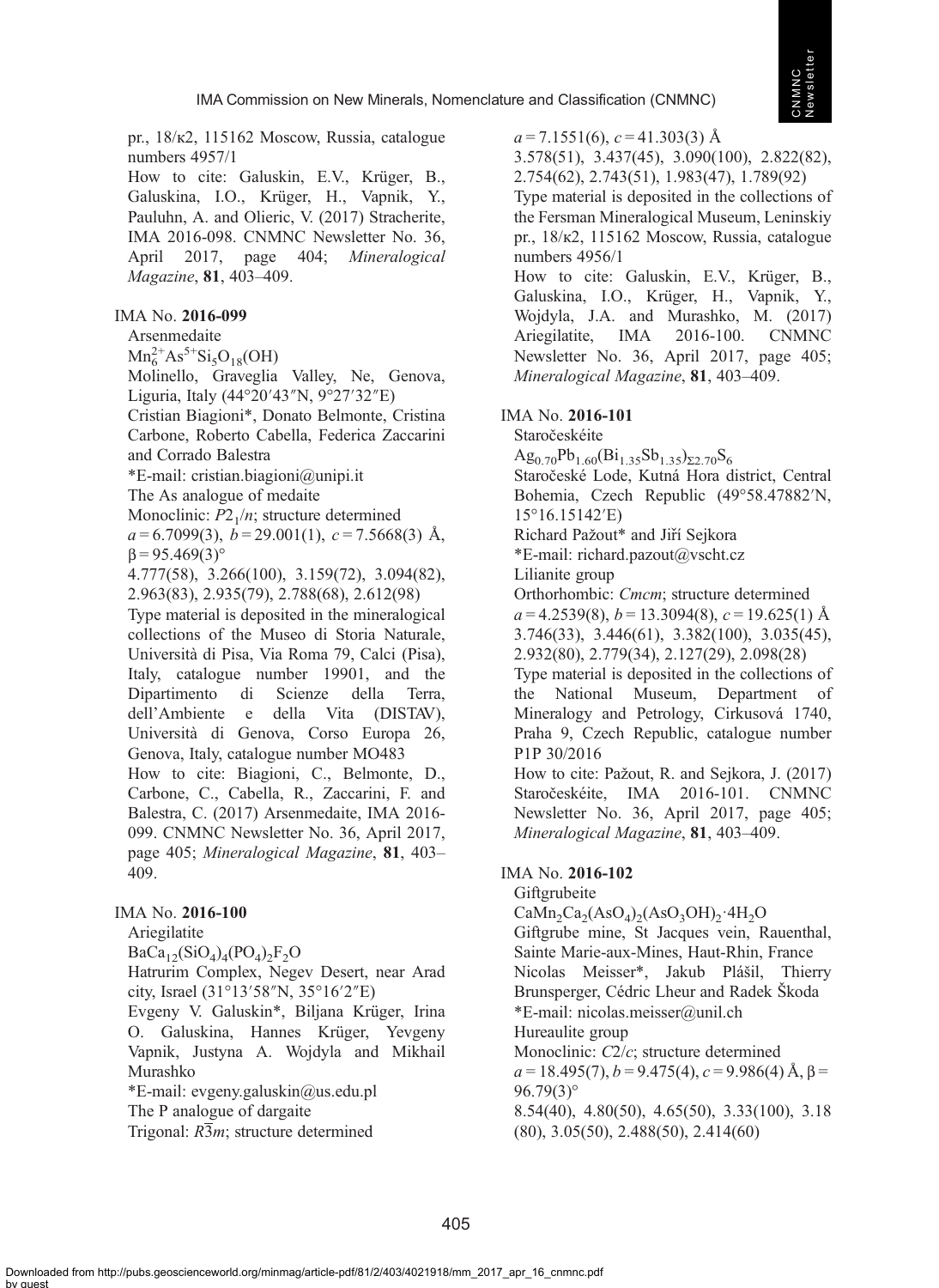Type material is deposited in the mineralogical collections of the Musée Cantonal de Géologie, University of Lausanne, Anthropole, Dorigny, CH-1015 Lausanne, Switzerland, catalogue number MGL 080133 (holotype) and 080134 (cotype)

How to cite: Meisser, N., Plášil, J., Brunsperger, T., Lheur, C. and Škoda, R. (2017) Giftgrubeite, IMA 2016-102. CNMNC Newsletter No. 36, April 2017, page 405; Mineralogical Magazine, 81, 403–409.

#### IMA No. 2016-103

Pansnerite

 $K_3Na_3(Fe^{3+},Al)_6(AsO_4)_8$ 

Arsenatnaya fumarole, Second scoria cone of the Northern Breakthrough of the Great Tolbachik Fissure Eruption, Tolbachik volcano, Kamchatka peninsula, Far-Eastern Region, Russia (55°41′N, 160°14′E, 1200 m asl)

Igor V. Pekov\*, Natalia V. Zubkova, Natalia N. Koshlyakova, Dmitry I. Belakovskiy, Marina F. Vigasina, Vasiliy O. Yapaskurt, Atali A. Agakhanov, Sergey N. Britvin, Anna G. Turchkova, Evgeny G. Sidorov and Dmitry Y. Pushcharovsky

\*E-mail: [igorpekov@mail.ru](mailto:igorpekov@mail.ru)

Closely related to ozerovaite

Orthorhombic: Cmce; structure determined  $a = 10.7372(3), b = 20.837(1), c = 6.4734(2)$  Å 10.49(100), 5.380(88), 4.793(65), 3.105(46), 3.079(32), 2.932(35), 2.783(65), 2.694(52)

Type material is deposited in the collections of the Fersman Mineralogical Museum, Russian Academy of Sciences, Moscow, Russia, catalogue numbers 4964/1

How to cite: Pekov, I.V., Zubkova, N.V., Koshlyakova, N.N., Belakovskiy, D.I., Vigasina, M.F., Yapaskurt, V.O., Agakhanov, A.A., Britvin, S.N., Turchkova, A.G., Sidorov, E.G. and Pushcharovsky, D.Y. (2017) Pansnerite, IMA 2016-103. CNMNC Newsletter No. 36, April 2017, page 406; Mineralogical Magazine, 81, 403–409.

#### IMA No. 2016-104

Cesiokenopyrochlore  $\Box$ Nb<sub>2</sub>(O,OH)<sub>6</sub>Cs<sub>1−x</sub> (x ~ 0.20)<br>Tetezantsio pegmatites, Tetezantsio pegmatites, Tetezantsio-Andoabatokely Pegmatite Field, Betafo District, Antananarivo Province, Madagascar (20°9′S, 46°39′E)

Atali A. Agakhanov\*, Anatoly V. Kasatkin, Sergey N. Britvin, Oleg I. Siidra, Leonid A. Pautov, Igor V. Pekov and Vladimir Y. Karpenko

\*E-mail: [atali99@mail.ru](mailto:atali99@mail.ru)

Pyrochlore supergroup

Cubic:  $Fd\overline{3}m$ ; structure determined

 $a = 10.444(1)$  Å

6.03(37), 3.70(9), 3.15(100), 3.02(35), 2.012 (17), 1.848(19), 1.576(11), 1.361(9)

Type material is deposited in the collections of the Fersman Mineralogical Museum, Russian Academy of Sciences, Moscow, Russia, catalogue numbers 4954/1

How to cite: Agakhanov, A.A., Kasatkin, A.V., Britvin, S.N., Siidra, O.I., Pautov, L.A., Pekov, I.V. and Karpenko, V.Y. (2017) Cesiokenopyrochlore, IMA 2016-104. CNMNC Newsletter No. 36, April 2017, page 406; Mineralogical Magazine, 81, 403–409.

#### IMA No. 2016-105

Vymazalováite

 $Pd_2Bi_2S_2$ 

Komsomolsky mine, Talnakh deposit, Norilsk region, Russia (69°30′20″N, 88°27′17″E) Sergei F. Sluzhenikin, Vladimir V. Kozlov, Christopher J. Stanley\* and Maria V. Lukashova \*E-mail: [C.Stanley@nhm.ac.uk](mailto:C.Stanley@nhm.ac.uk) Known synthetic analogue Cubic:  $I2<sub>1</sub>3$  $a = 8.3097(9)$  Å 4.147(32), 2.934(78), 2.396(100), 2.076(53), 1.857(27), 1.695(34), 1.468(35), 1.252(31) Type material is deposited in the collections of the Natural History Museum, London, UK, polished section BM 2016,150 How to cite: Sluzhenikin, S.F., Kozlov, V.V., Stanley, C.J. and Lukashova, M.V. (2017)

Vymazalováite, IMA 2016-105. CNMNC Newsletter No. 36, April 2017, page 406; Mineralogical Magazine, 81, 403–409.

#### IMA No. 2016-106

Lagalyite

Ca<sub>2x</sub>Mn<sub>1-x</sub>O<sub>2</sub>·1.5-2H<sub>2</sub>O ( $x = 0.05-0.08$ ) Christbescherung mine, Großvoigtsberg, near Freiberg, Saxony, Germany; Aufgeklärt Glück

Downloaded from http://pubs.geoscienceworld.org/minmag/article-pdf/81/2/403/4021918/mm\_2017\_apr\_16\_cnmnc.pdf by guest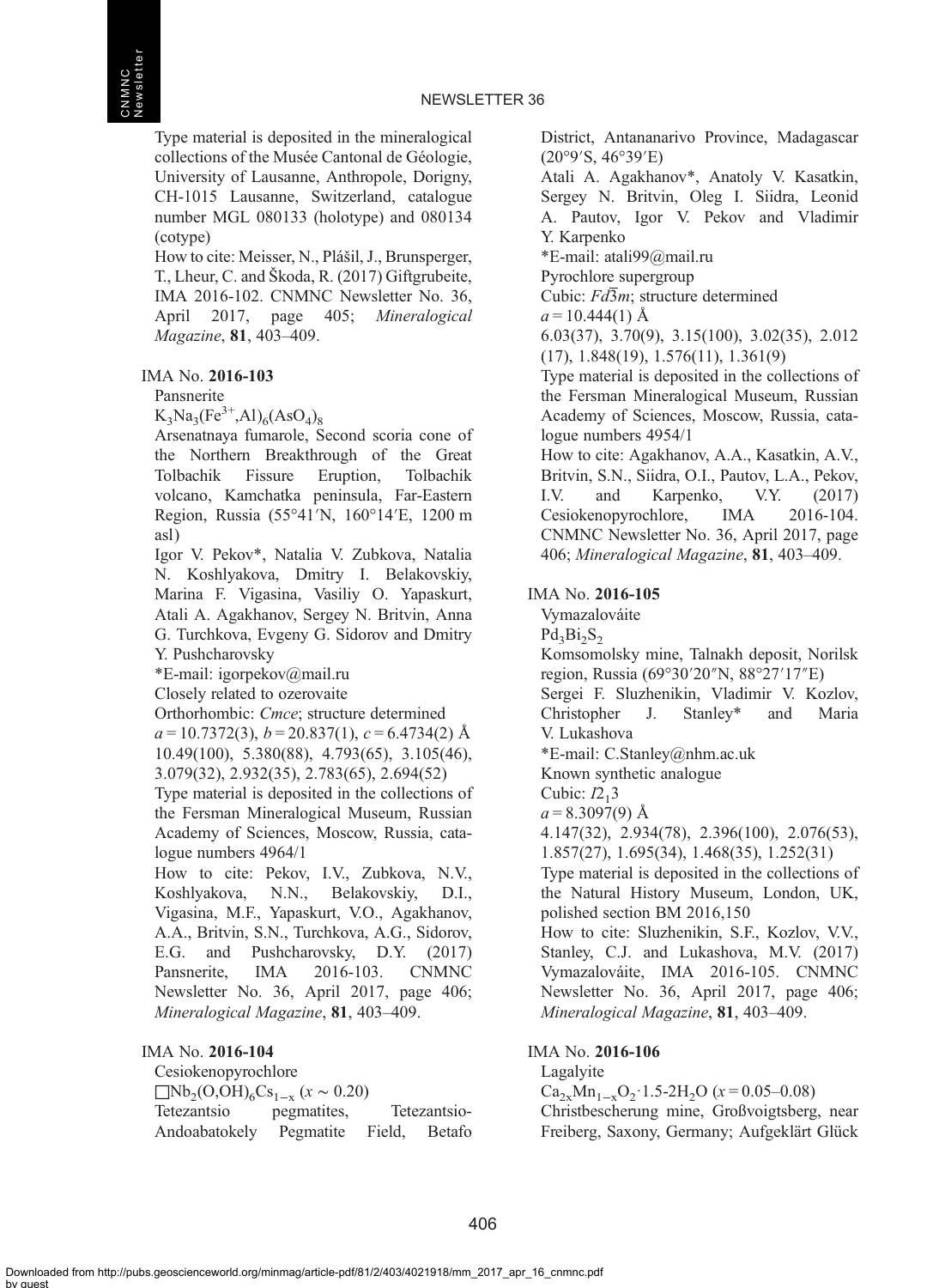mine, Hasserode, Harz, Saxony-Anhalt, Germany

Thomas Witzke\*, Herbert Pöllmann, José Eduardo F.C. Gardolinski and Marco Sommariva

\*E-mail: [thomas.witzke@panalytical.com](mailto:thomas.witzke@panalytical.com) Known synthetic analogue

Monoclinic: s.g. unknown (possibly  $C2$ )

 $a = 5.146(9)$ ,  $b = 2.81(1)$ ,  $c = 9.98(2)$  Å,  $\beta =$  $94.2(2)$ °

9.94(100), 4.975(57), 3.320(20), 2.476(4), 2.360(2), 1.468(3), 1.454(3), 1.420(3)

Type material is deposited in the mineralogical collections of the Bergakademie Freiberg, Germany, catalogue No. 84104 (Christbescherung Mine, Großvoigtsberg) and No. 84105 (Aufgeklärt Glück Mine, Hasserode)

How to cite: Witzke, T., Pöllmann, H., Gardolinski, J.E.F.C. and Sommariva, M. (2017) Lagalyite, IMA 2016-106. CNMNC Newsletter No. 36, April 2017, page 406; Mineralogical Magazine, 81, 403–409.

#### IMA No. 2016-107

Ulfanderssonite-(Ce)

 $(Ce<sub>15</sub>Ca)<sub>516</sub>Mg<sub>2</sub>(SiO<sub>4</sub>)<sub>10</sub>(SiO<sub>3</sub>OH)(OH,F)<sub>5</sub>Cl<sub>3</sub>$ Malmkärra mine, Norberg, Västmanland, Sweden (60°3′34″N, 15°50′45″E, 200 m asl) Dan Holtstam\*, Luca Bindi, Ulf Hålenius and Uwe Kolitsch

\*E-mail: [dan.holtstam@vr.se](mailto:dan.holtstam@vr.se)

New structure type

Monoclinic: Cm; structure determined

 $a = 14.1403(8)$ ,  $b = 10.7430(7)$ ,  $c = 15.498(1)$ Å,  $β = 106.615(6)°$ 

4.350(21), 3.644(21), 3.524(26), 2.948(100), 2.923(47), 2.683(24), 2.660(32), 1.760(25)

Type material is deposited in the mineralogical collections of the Department of Geosciences, Swedish Museum of Natural History, Box 50007, SE-10405 Stockholm, Sweden, collection number NRM 20010323

How to cite: Holtstam, D., Bindi, L., Hålenius, U. and Kolitsch, U. (2017) Ulfanderssonite- (Ce), IMA 2016-107. CNMNC Newsletter No. 36, April 2017, page 407; Mineralogical Magazine, 81, 403–409.

IMA No. 2016-108

Heyerdahlite

 $Na_3Mn_7Ti_2(Si_4O_{12})_2O_2(OH)_4F(H_2O)_2$ <br>Bratthagen pegmatite, Larvik Bratthagen pegmatite, Larvik Plutonic complex, Lågendalen, Hedrum, Vestfold County, Norway (59°09′26″N, 10°00′39″E) Elena Sokolova\*, Maxwell C. Day, Frank C. Hawthorne and Roy Kristiansen \*E-mail: [elena\\_sokolova@umanitoba.ca](mailto:elena_sokolova@umanitoba.ca) Astrophyllite supergroup Triclinic:  $\overline{PI}$ ; structure determined  $a = 5.392(2)$ ,  $b = 11.968(4)$ ,  $c = 11.868(4)$  Å,  $\alpha$  $= 112.743(8), \beta = 94.816(7), \gamma = 103.037(8)°$ 10.745(81), 3.582(66), 2.791(65), 2.686(45), 2.663(65), 2.594(100), 2.496(51), 1.582(45) Type material is deposited in the mineralogical collections of the Royal Ontario Museum, Toronto, Ontario, Canada, accession number M57516 How to cite: Sokolova, E., Day, M.C., Hawthorne, F.C. and Kristiansen, R. (2017) Heyerdahlite, IMA 2016-108. CNMNC Newsletter No. 36, April 2017, page 407; Mineralogical Magazine, 81, 403–409.

#### IMA No. 2016-109

Plumbopharmacosiderite

 $Pb_{0.5}Fe^{3+}_4(AsO_4)_3(OH)_4.5H_2O$ 

In the dumps of Monte Falò mine, near the village of Coiromonte, Armeno (NO), Piedmont, Italy (45°50′52.37″N, 8°29′1.13″E) Pietro Vignola\*, Frédéric Hatert, Nicola Rotiroti, Fabrice Dal Bo, Marco Merlini, Andrea Risplendente, Paolo Gentile, Claudio Albertini and Alessandro Pavese \*E-mail: [pietro.vignola@idpa.cnr.it](mailto:pietro.vignola@idpa.cnr.it) Pharmacosiderite group Cubic: P43 m; structure determined  $a = 7.9791(2)$  Å 8.02(100), 5.86(15), 4.56(12), 3.98(18), 3.25 (24), 2.830(18), 2.535(12), 1.879(29) Type material is deposited in the collections of the Laboratoire de Minéralogie, University of Liège, Belgium, collection number 20392 How to cite: Vignola, P., Hatert, F., Rotiroti, N., Dal Bo, F., Merlini, M., Risplendente, A., Gentile, P., Albertini, C. and Pavese, A. (2017) Heyerdahlite, IMA 2016-108. CNMNC Newsletter No. 36, April 2017, page 407; Mineralogical Magazine, 81, 403–409.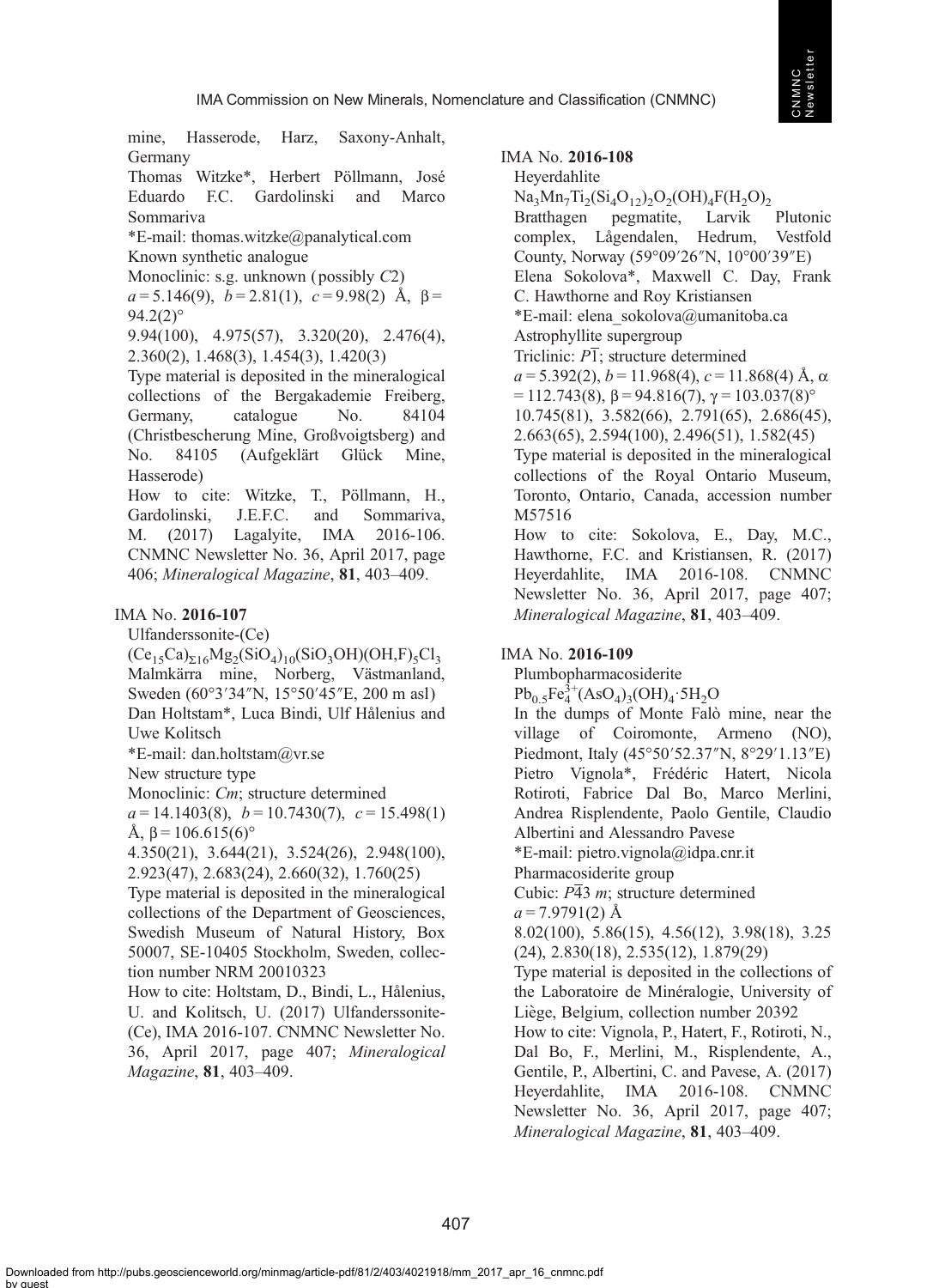IMA No. 2016-110 Rubinite  $Ca<sub>3</sub>Ti<sub>2</sub><sup>3+</sup>Si<sub>3</sub>O<sub>12</sub>$ Vigarano meteorite, fell near Vigarano Pieve, Ferrara, Italy (44°51′N, 11°24′E); Allende CV3 meteorite, fell near Pueblito de Allende, Chihuahua, Mexico (26°58′N, 105°19′W) Chi Ma\*, Takashi Yoshizaki, Tomoki Nakamura and Jun Muto \*E-mail: [chi@gps.caltech.edu](mailto:chi@gps.caltech.edu) Garnet supergroup Cubic:  $Ia\overline{3}d$  $a = 12.1875$  Å 3.047(55), 2.725(100), 2.488(50), 1.690(34), 1.629(80), 1.363(18), 1.330(23), 1.113(20) Type material is deposited in the meteorite collection of the Division of Geological and Planetary Sciences, California Institute of Technology, Pasadena, California 91125, USA, section VCM3 (Vigarano), and the Division of Earth and Planetary Materials Science, Graduate School of Science, Tohoku University, Sendai, Miyagi 980-8578, Japan, section AE01 (Allende) How to cite: Ma, C., Yoshizaki, T., Nakamura, T. and Muto, J. (2017) Rubinite, IMA 2016- 110. CNMNC Newsletter No. 36, April 2017, page 408; Mineralogical Magazine, 81, 403– 409. IMA No. 2016-111

Clino-suenoite  $\Box$ Mn<sup>2+</sup>Mg<sub>5</sub>Si<sub>8</sub>O<sub>22</sub>(OH)<sub>2</sub> Vedretta Inferiore di Scerscen (Lower Scerscen Glacier), Lanzada, Valmalenco, Sondrio, Italy (46°16′9″N, 9°54′8″E) Roberta Oberti\*, Massimo Boiocchi, Frank C. Hawthorne, Marco E. Ciriotti, Olav Revheim and Roberto Bracco \*E-mail: [oberti@crystal.unipv.it](mailto:oberti@crystal.unipv.it) Amphibole supergroup Monoclinic: C2/m; structure determined  $a = 9.613(1), b = 18.073(2), c = 5.3073(6)$  Å,  $\beta$  $= 102.825(2)$ ° 8.321(60), 3.421(53), 3.253(41), 3.079(62), 2.728(100), 2.603(42), 2.513(77), 2.175(41) Type material is deposited in the collections of Museo di Mineralogia, Dipartimento di Scienze della Terra e dell'Ambiente, Università di

How to cite: Oberti, R., Boiocchi, M., Hawthorne, F.C., Ciriotti, M.E., Revheim, O. and Bracco, R. (2017) Clino-suenoite, IMA 2016-111. CNMNC Newsletter No. 36, April 2017, page 408; Mineralogical Magazine, 81, 403–409.

#### IMA No. 2016-112

Verneite

 $Na<sub>2</sub>Ca<sub>3</sub>Al<sub>2</sub>F<sub>14</sub>$ 

In fumaroles on Eldfell and Hekla volcanoes, Iceland; in a sublimate sample from Vesuvius volcano, Campania, Italy Tonči Balic-́Žunic\*, Anna Garavelli, Daniela ́ Pinto and Donatella Mitolo \*E-mail: [toncib@ign.ku.dk](mailto:toncib@ign.ku.dk)

Known synthetic analogue

Cubic:  $I2<sub>1</sub>3$ 

 $a = 10.264(1)$  Å

4.18(76), 3.23(68), 2.95(100), 2.184(78), 2.009 (98), 1.871(75), 1.811(84), 1.663(66)

Type material is deposited in the mineralogical collections of the Icelandic Institute of Natural History, Gardabaer, Iceland, sample numbers NI 15509, NI 15518 and NI 17046 (Hekla – holotype) and NI 12256 (Eldfell – cotype), the Department of Geosciences and Natural Resource Management, University of Copenhagen, Denmark, sample numbers E4- 1A, E4-2A and E4-2B (Eldfell – cotype), and the Pelloux collection of the Dipartimento di Scienze della Terra e Geoambientali, Università di Bari, Italy (Vesuvius – cotype)

How to cite: Balić-Žunić, T., Garavelli, A., Pinto, D. and Mitolo, D. (2017) Verneite, IMA 2016-112. CNMNC Newsletter No. 36, April 2017, page 408; Mineralogical Magazine, 81, 403–409.

#### IMA No. 2016-113

Topsøeite  $FeF<sub>2</sub>(H<sub>2</sub>O)<sub>2</sub>$ In fumaroles on Hekla volcano, Iceland (63°59′ 37″N, 19°39′48″W) Tonči Balić-Žunić\*, Anna Garavelli and Donatella Mitolo \*E-mail: [toncib@ign.ku.dk](mailto:toncib@ign.ku.dk) The  $Fe<sup>3+</sup>$  analogue of rosenbergite Tetragonal: P4/n; structure determined  $a = 7.8384(4), c = 3.8718(2)$  Å

Pavia, catalogue number 2016-01